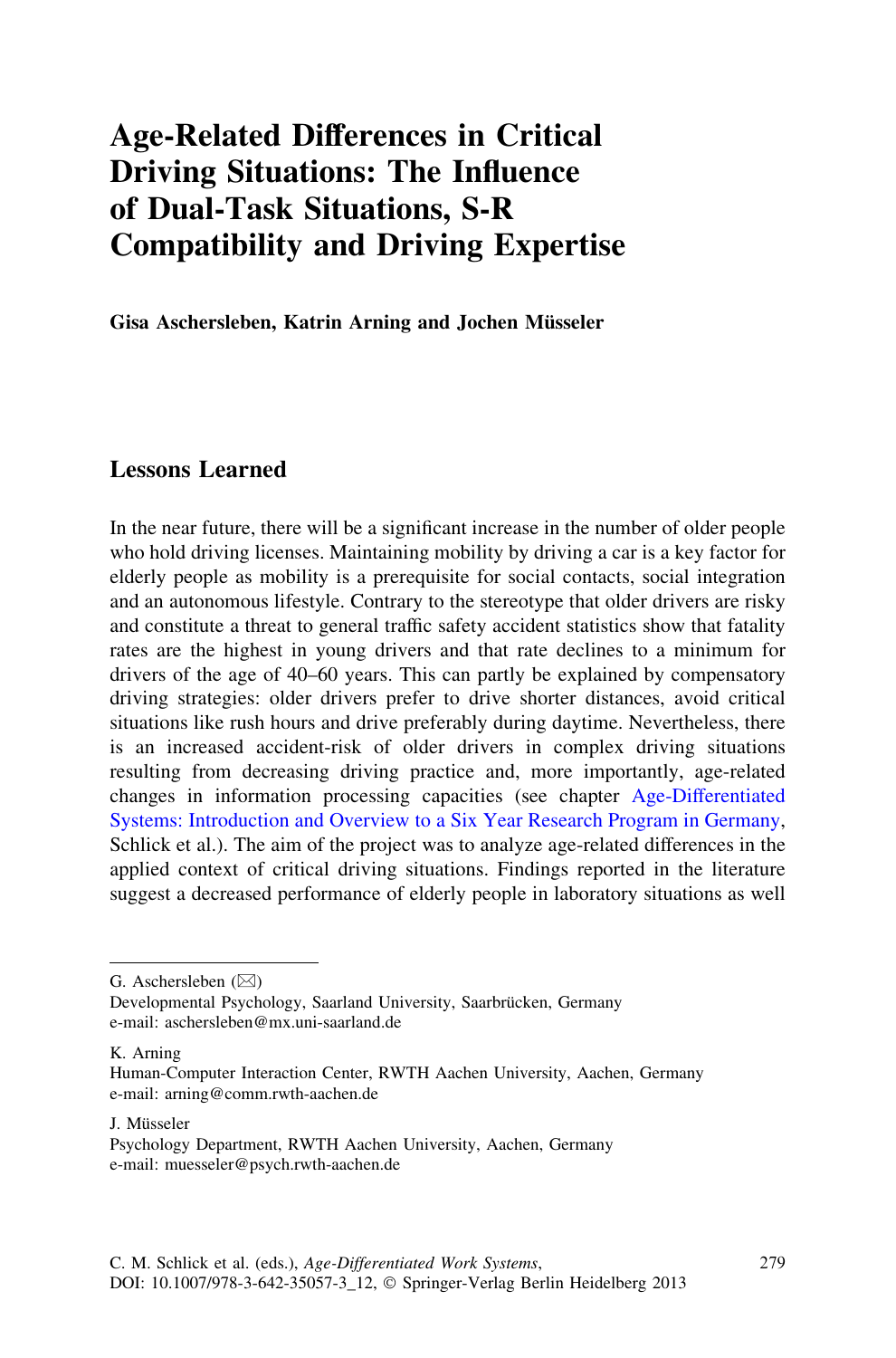as in a natural driving context. However, it is still an open question, whether this is also true for dual-task requirements in a driving context and whether expertise might compensate for age-related effects. In two experiments, we first studied the influence of age on spatial compatibility effects in natural scenes and, then, the effects of a secondary task as well as the effects of driving expertise were examined.

The results of the experiments indicate that in the driving context, reaction time in an avoiding situation (e.g. avoiding to drive into a person appearing unexpectedly on the scene by turning a steering wheel away from the person) was shorter than a turn of the steering wheel towards the stimulus. These results speak against an automatic response tendency elicited by the position of the stimulus, as assumed often by compatibility theories (Kornblum et al. [1990](#page-17-0)). Although older drivers (mean age 62; young drivers mean age 23) showed an inferior driving performance with slower reactions, the compatibility effect was not increased in older drivers, which contradicts the general pattern of results obtained in the literature. As one possible explanation for this observation, the influence of expertise was examined. In addition, the influence of a secondary task was tested by presenting an acoustical message by the navigation system. Participants reacted faster when the direction announced in the navigation message was contralateral to the pedestrians' side of appearance. Again, older drivers showed slower reactions, but there was no increased interference effect. Moreover, two groups of professional drivers (young, mean age 28, and old drivers, mean age 56) were tested: Older professional drivers reached a comparable performance in reaction times as younger professional drivers and driving experience resulted in a reduced vulnerability to interfering stimuli—probably because professional drivers are more experienced in the primary task (driving a car, or, more specifically, reacting in dangerous situations while driving a car) and because they are more used to dualtask situations while driving a car (using a mobile phone or listening to a message of the navigation system while driving a car).

Based on these findings the following recommendations can be derived:

- When designing electronic driver assistant systems (e.g., collision avoidance system, lane assistant) that support the driver to increase safety, it should be taken into account that every additional information given to the driver not only demands the driver's attention in general but that there are also specific cross task effects (e.g., a lateral signal from the collision avoidance system can have an interfering effect on a left/right reaction with the steering wheel).
- Age-related changes in information processing capacities can be compensated for by training. As it is not always possible for elderly people to avoid complex driving situations, older drivers should undergo driving courses regularly, especially if their driving practice decreases, and specifically train driving in complex situations (lane-changing manoeuvres, turning of at intersections, right of way decisions and driving situations with multiple task demands).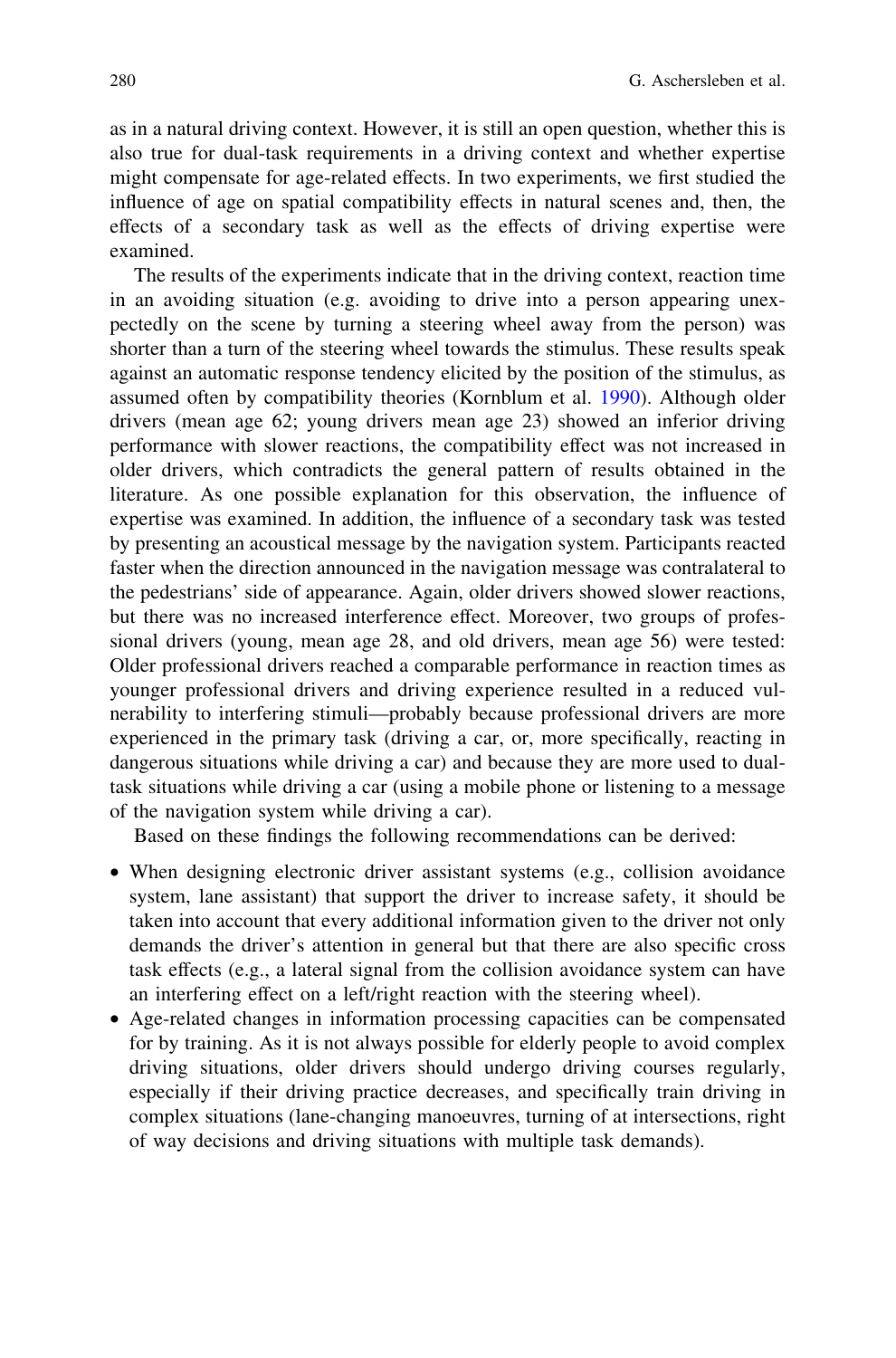### The Older Driver

Over the next thirty years there will be a significant increase in the number of older people who hold driving licenses. According to the US Institute of Highway Safety, by 2029 one out of four licensed drivers is anticipated to be an older driver (age 50+). This trend will not only be caused by demographic change but also by a more mobility-prone lifestyle in western societies. Many older drivers will have access to a car for all their lives, moreover the proportion of older women holding driving licenses will increase. Maintaining mobility by driving a car is a key factor for elderly people as mobility is a prerequisite for social contacts, social integration and an autonomous lifestyle (OECD [2001](#page-17-0)).

Common stereotypes perceive older drivers as risky and as a threat to general traffic safety. However, accident statistics contradict this stereotype: fatality rates are the highest in young drivers and that rate declines to a minimum for drivers of the age of 40–60 years to slightly increase again to a maximum for those aged 75 and older (Statistisches Bundesamt [2005](#page-18-0)). Research in traffic and accident analyses shows that older drivers are particularly prone to have accidents resulting from inadequate handling of complex traffic situations such as lane-changing manoeuvres, turning of at intersections, right of way decisions and in driving situations with multiple task demands (e.g. driving a car and using a mobile phone; cf. Mcgwin and Brown [1999](#page-17-0); Cox and Cox [1998;](#page-17-0) Hancock et al. [2003](#page-17-0)). Contrary to that, older drivers are ''under-represented'' in crashes involving loss of control or collisions due to speeding, risky overtaking or driving under the influence of alcohol. The higher accident-risk of older drivers in complex driving situations can be explained by two factors: (1) decreasing driving practice and (2) age-related changes in information processing capacities. Regarding decreasing driving practice, older drivers tend to use compensatory driving strategies. They prefer to drive shorter distances, avoid critical situations like rush hours and drive preferably during daytime which leads in sum to a lower annual mileage and to a reduction of driving practice (Hartenstein [1995](#page-17-0); Stutts [1998](#page-18-0)). Referring to agerelated changes in information processing capacities, a number of physiological and psychological functions decline with increasing age, which negatively affects driving abilities and performance. A more detailed description of those changes will be given in the following section.

# Dual-Task Demands and Cross-Task Compatibility in Driving

Age-related changes in the information processing system comprise changes in perceptual, motor and cognitive abilities, which are gradual and vary widely from individual to individual (Park and Schwarz [1999](#page-17-0)). Age-related changes in the perceptual system, which are relevant in driving, refer to a decline in auditory and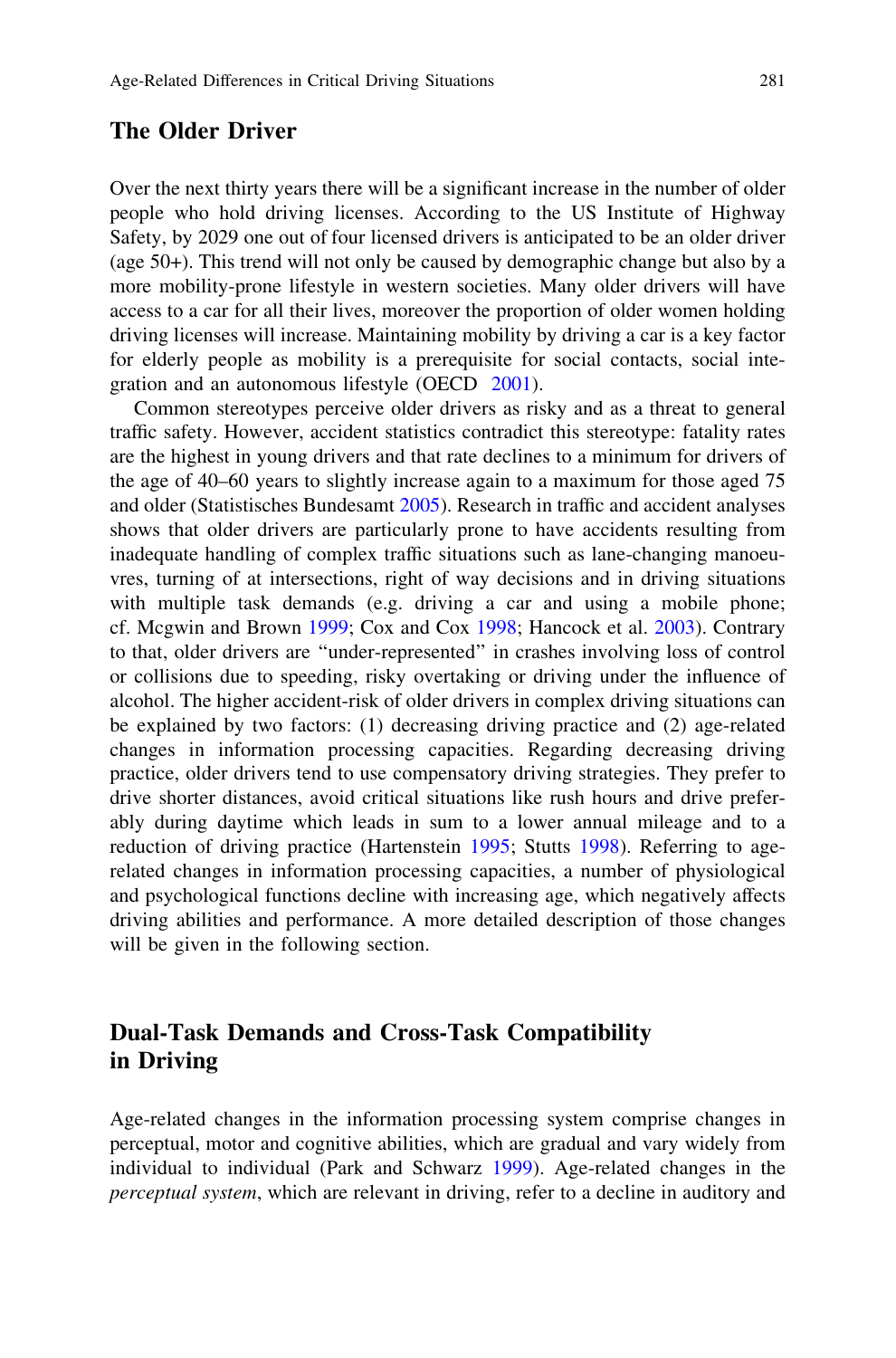visual abilities of older adults (Kline and Scialfa [1997\)](#page-17-0). Changes in the auditory system comprise an increase in the auditory threshold (especially for high-frequency tones), difficulties in the perception of speech and in the discrimination and the spatial location of tones. Apart from an ongoing decrease in visual acuity, the eyes' ability to accommodate and adapt to light changes declines and the sensitivity to glare and reflections increases. Older adults therefore have higher difficulties seeing and determining the speed and distance of the traffic they need to merge with. Motor abilities, that is the ability to execute fast and accurate movements, are also declining over the life span (Vercryssen [1997](#page-18-0)). Moreover, there is a decline in muscle power, nerve sensitivity, skeletal strength and flexibility, which may limit driving operations and makes it difficult to move the head to see traffic at junctions. The most relevant changes in the context of the present study refer to age-related declines in cognitive functions—for instance, the decline in working-memory capacities, the slowing of processing speed and the reduced ability to distinguish relevant from irrelevant information (Park and Schwarz [1999](#page-17-0)). The most prominent change is the slowing of information processing, i.e. a slowing in stimulus detection, decision making, response selection, and response execution (Salthouse [1996\)](#page-18-0). Processing capacity is also reduced over the lifespan, with increased problems while simultaneously processing information such as talking and carrying out some driving manoeuvre. The ability to discriminate relevant from irrelevant information is most impaired in elderly people if they have to perform the task under time pressure (Plude and Hoyer [1986](#page-18-0)). Many studies provided evidence for age-related declines in information processing abilities, especially with increasing task complexity (Kliegl et al. [2003;](#page-17-0) Li et al. [2004](#page-17-0)).

Dual task demands are typically studied in a dual-task paradigm, where participants are required to react as fast as possible to two stimuli being presented in close succession. For example, participants are instructed to press a left/right key (R1) in response to a high/low tone (S1) and to say ''blue'' or ''yellow'' (R2) in response to a blue or yellow stimulus (S2). Under conditions with a short time interval (stimulus-onset asynchrony, SOA) between the presentation of S1 and S2 (i.e. S2 is presented when response preparation and production of R1 has not yet been completed), dramatic increases in reaction time and errors in the secondary task (S2–R2) are observed. These performance impairments were explained by capacity limitations at the response selection stage (for an overview see Pashler [1998\)](#page-17-0). It was assumed that two reactions could not be selected simultaneously because the central stage of response selection was limited to process one event at a time. As a consequence, response selection of the secondary task had to wait until response selection of the primary task was completed. More recent dual-task studies found evidence that processing S1 not only impairs the selection of R2, but also impairs perceptual encoding of S2. Using a go/no-go manipulation in the primary task, Müsseler and Wühr ([2002\)](#page-17-0) demonstrated that performance in the secondary task is impaired even under conditions under which only identification of the stimulus but no response selection is required in the primary task (see also Jolicoeur [1999](#page-17-0)). Moreover, by introducing compatibility relationships between tasks (Lien and Proctor [2002](#page-17-0)), it was shown that compatibility information could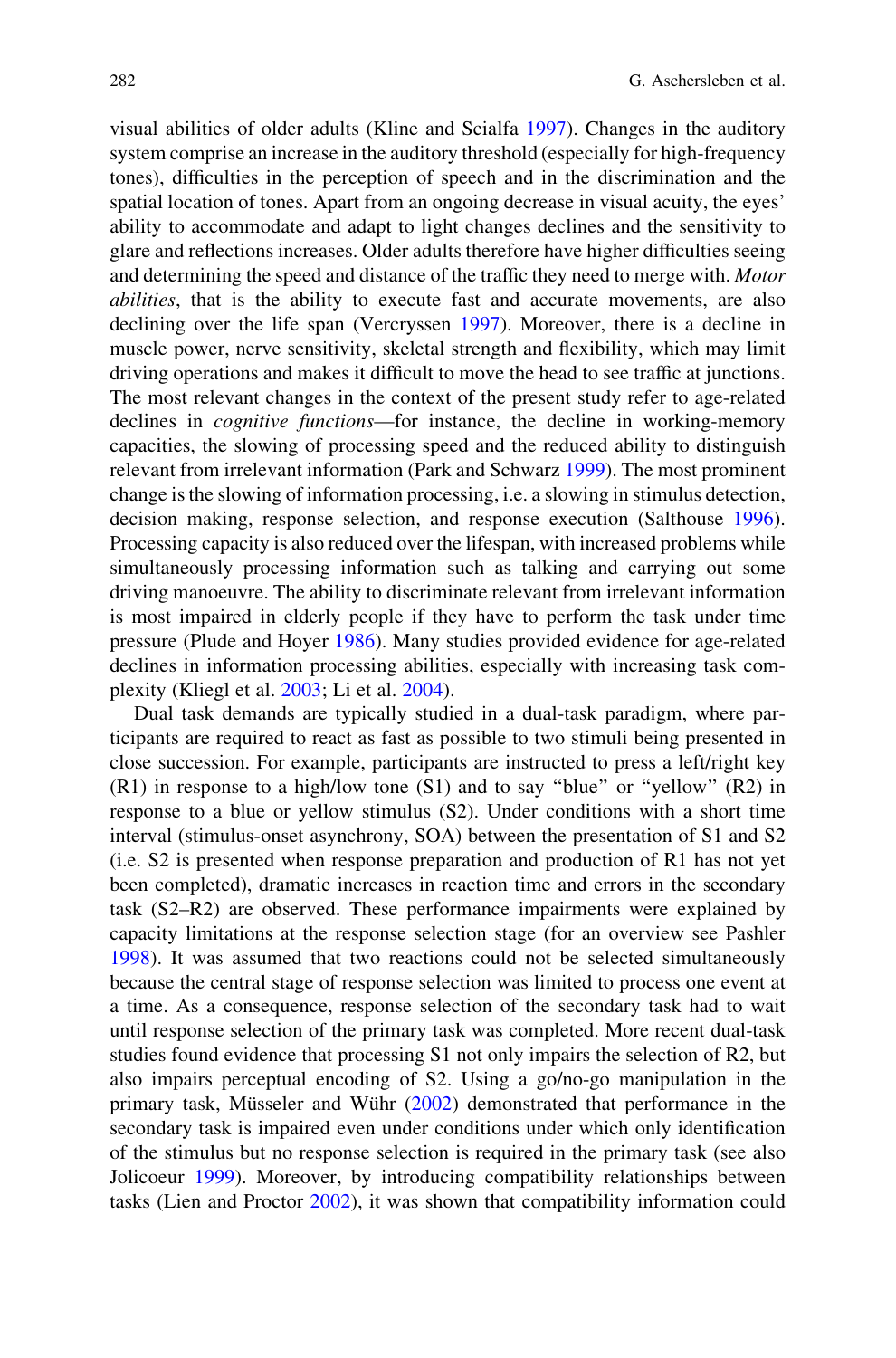successfully bypass the response-selection bottleneck (Hommel [1998;](#page-17-0) Müsseler et al. [2005,](#page-17-0) [2006\)](#page-17-0). Therefore, cross-task compatibility is a further important factor, which has to be considered in dual task situations.

Cross-task compatibility describes whether the information presented in the second task provides information, which is compatible or incompatible to the primary task. While driving a car a driver often has to immediately react to visual information that is spatially localized (e.g. avoiding obstacles that suddenly appear at the right side of the road). From compatibility research it is well known that speed as well as accuracy of a spatial reaction is influenced by the spatial location of the imperative stimulus. A stimulus that is presented ipsilaterally (at the same side at which the reaction is required) results in faster responses and less errors than a stimulus that is spatially non-corresponding with the required reaction. In classical compatibility theories, this pattern of results is explained by an automatic activation of the corresponding reaction that in the case of an incompatible situation has to be inhibited first before the correct response can be performed (Kornblum et al. [1990](#page-17-0)).

Up to now, the question about the effects of compatibility and dual task demands in driving situations has been mostly ignored in research. Moreover, it is important to note that the increase of age-related competencies such as driving expertise and more defensive and anticipatory driving style cannot fully compensate for the age-related decrease in the information processing system. Older drivers do not necessarily drive worse; however, as it is not always possible to avoid problematic and demanding traffic situations elderly people drive with higher cognitive load. Thus, it is important to study the influence of this fact on reactions in critical situations in which a coordination of different tasks is required. Therefore the present study aimed for an investigation of the effects of age, compatibility and dual task demands in an applied context of critical driving situations. We were interested to address the following questions:

- Do older drivers show an inferior driving performance in critical driving situations?
- Does age increase interference effects of dual task demands and cross-task compatibility in critical driving situations?
- Does driving expertise compensate for the effects of age?

# Experiment 1: Spatial Compatibility in Natural Scenes: The Effect of Age

The purpose of Experiment 1 was twofold: First, we examined whether driving responses in a taxi-driver scenario would follow the assumptions of spatial compatibility or if we are able to replicate the findings presented in Müsseler et al. [\(2009](#page-17-0)). There we found that the typically observed advantage of spatially compatible responses was reversed for dangerous situations in natural scenes, that is,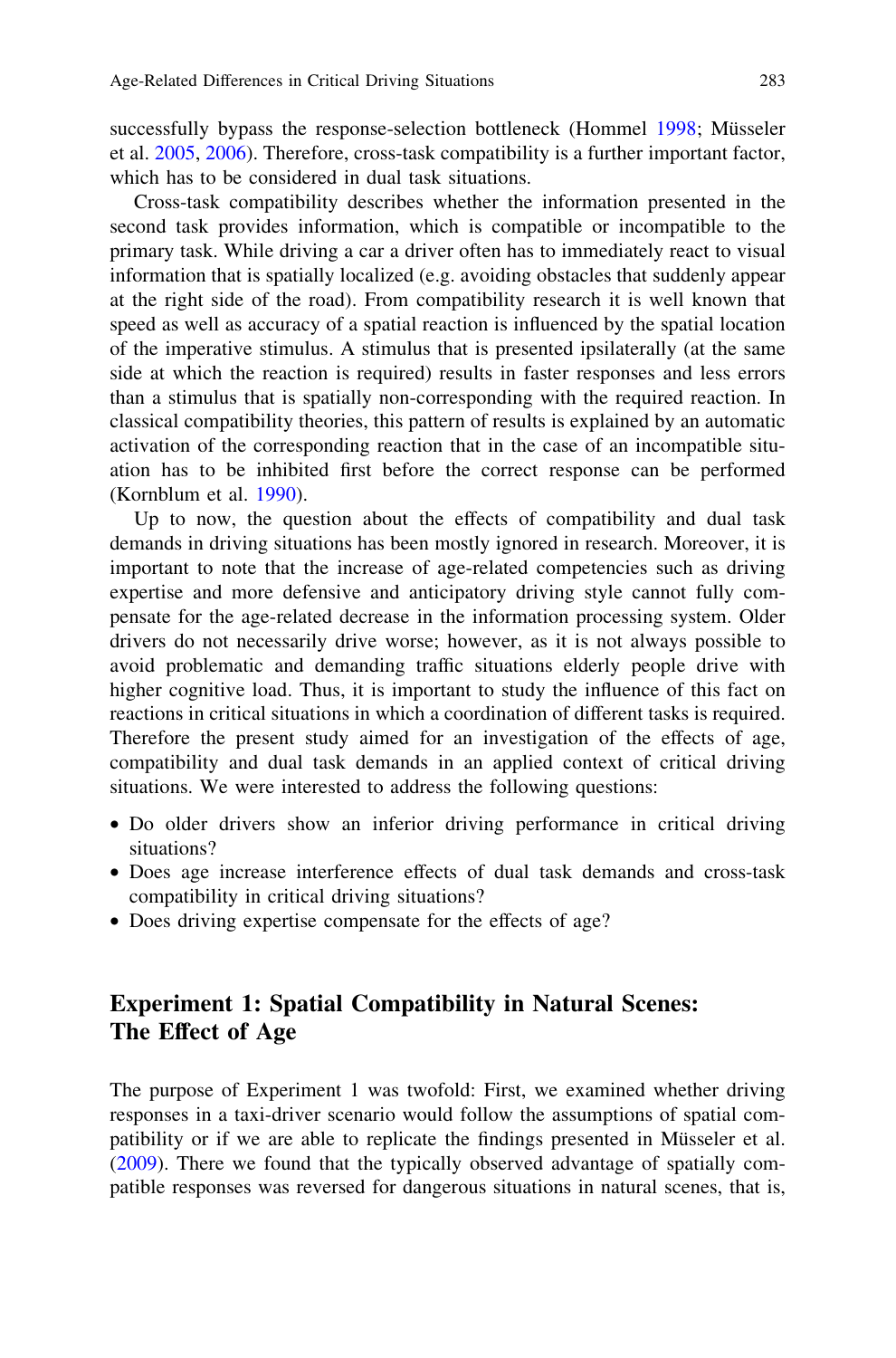for critical driving situations the spatially incompatible response was faster than the compatible response. Classical compatibility theories would imply that first an automatic activation of the corresponding reaction (i.e. in the direction of the dangerous stimulus) takes place, which then has to be inhibited before the correct response can be selected. The question was whether this automatic activation of the ipsilateral response was the same in driving situations. Second, we analyzed compatibility effects in critical driving situations in an older sample. As interference effects in compatibility tasks increase in elderly people (Pick and Proctor [1999\)](#page-18-0), we assumed that compatibility effects in an applied driving situation would be more pronounced in an older sample.

A taxi-driver scenario was realized in the experiment, where younger and older participants watched short movies from the driver's perspective. The movies showed a street scene, in which participants approached an intersection and a pedestrian suddenly entered the street from the left or the right side, either calling a taxi by waving with the arm or causing a critical situation by carelessly entering the street. Participants were instructed to react as fast as possible by turning a steering wheel clockwise or counterclockwise either towards the location of the person (in order to pick this person up) or away from the person (in order to avoid hitting the person).

Based on the findings presented in Müsseler et al. ([2009\)](#page-17-0), we expected faster reactions when participants had to turn the steering wheel away from the stimulus (avoiding reaction; spatially incompatible condition) in comparison to a turn of the steering wheel towards the stimulus (spatially compatible condition). Moreover, as interference effects in compatibility tasks increase in elderly people, we expected the group of older adults to show not only slower reactions but also an increased compatibility effect.

# **Method**

#### Participants

A total of 30 participants, 15 older adults with a mean age of 61.7 years (range 56–65 years) and 15 younger adults with a mean age of 24.2 years (range 21–30 years) took part in the experiment. A valid driver license was required to participate in the experiment. Younger adults held their driver license, on average, for 6 years (range 3–10 years) whereas older adults held their driver license for more than 41 years (range 37–45 years). Average amount of driving amounted to 9,600 km per year in the younger adults and 12,100 km per year in the older adults. All participants of the present and the subsequent experiments were right-handed and reported normal or corrected-to-normal vision. Older participants were recruited by advertisements in a local newspaper, younger participants were students, which fulfilled a course requirement or were recruited through the social network of the experimenter.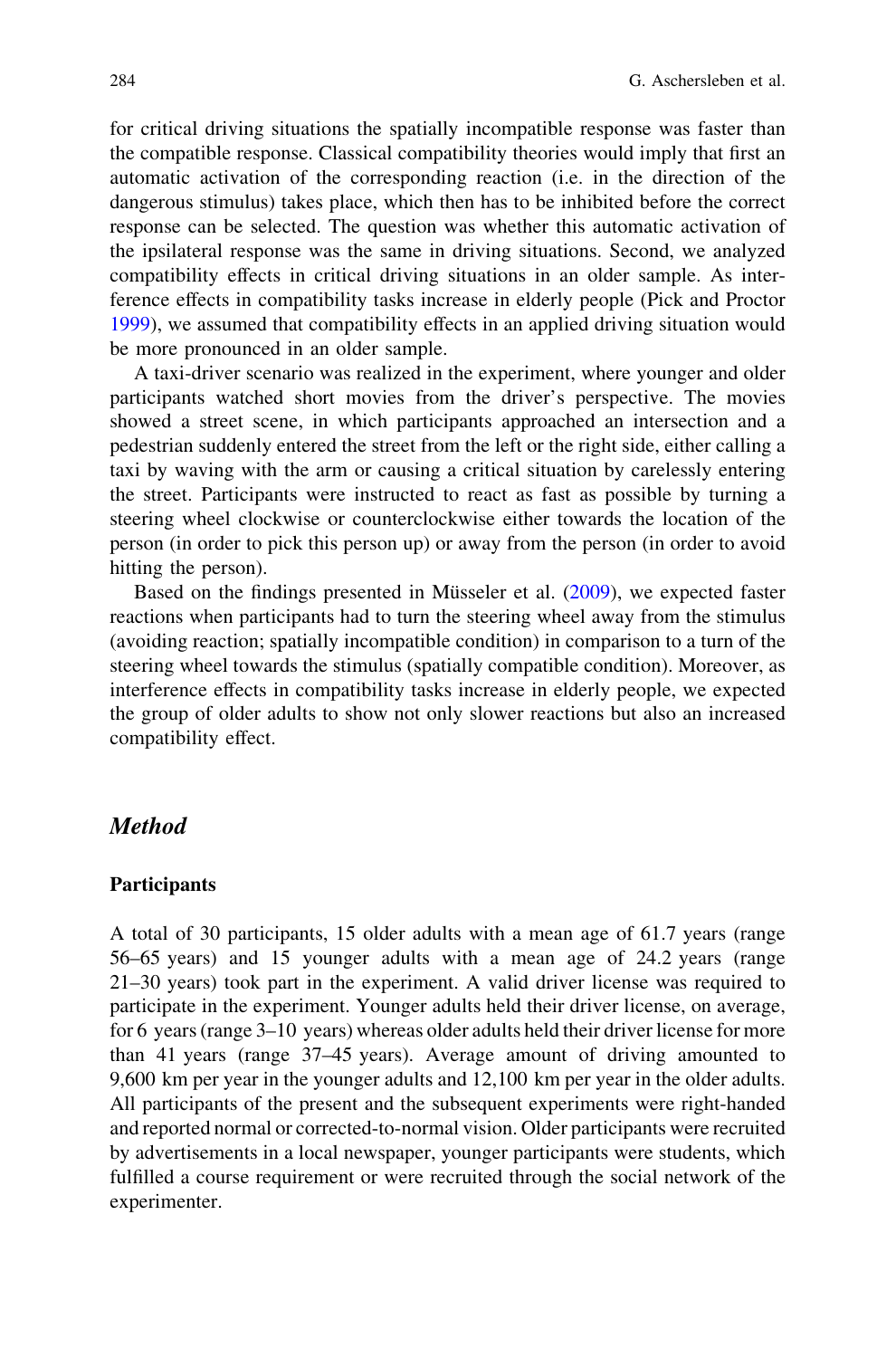Fig. 1 Experimental setup: participant in the seat box in front of the screen



#### Apparatus and Stimuli

The experiment was carried out in a dimly lit and soundproof room and was controlled by a Macintosh computer with Matlab using the Psychophysics Toolbox (Brainard [1997;](#page-17-0) Pelli [1997](#page-17-0)). Stimuli were projected with a beamer (Epson EMP-82 with a resolution of  $1024 \times 768$  pixel) on a screen (146  $\times$  208 cm). Participants sat on a car seat in a seat box 240 cm in front of the screen (see Fig. 1). They used a steering wheel (Logitech Formula GP Racing Wheel, 25 cm in diameter) to react to the stimuli. A 45-deviation of the steering wheel from the home position (straight ahead) determined reaction times. Response directions were also collected to analyze accuracy. Participants started a trial by stepping on an accelerator pedal, which was placed in front of the car seat positioned according to participants' length of legs.

As visual stimuli movies showing traffic scenes were presented. They were projected with a size of  $110 \times 150$  cm on the screen and showed a straight-ahead driving scene in a one-way street from the participants' perspective. The movies were based on digitized photos of a street scene and the zooming-in function of a video software (iMovie, Apple Computer Inc.) was used in order to evoke a driving impression. After 2 s the movie ended and a picture of a pedestrian (39  $\times$  14 cm) was superimposed into the street scene  $6^{\circ}$  to the left or the right of the screen center. The pedestrians' pictures were mirrored in order to equally enter the street scene from the left or right hand side. The pedestrian either waved and turned towards the participant holding eye contact; or was carelessly entering the street without keeping eye contact.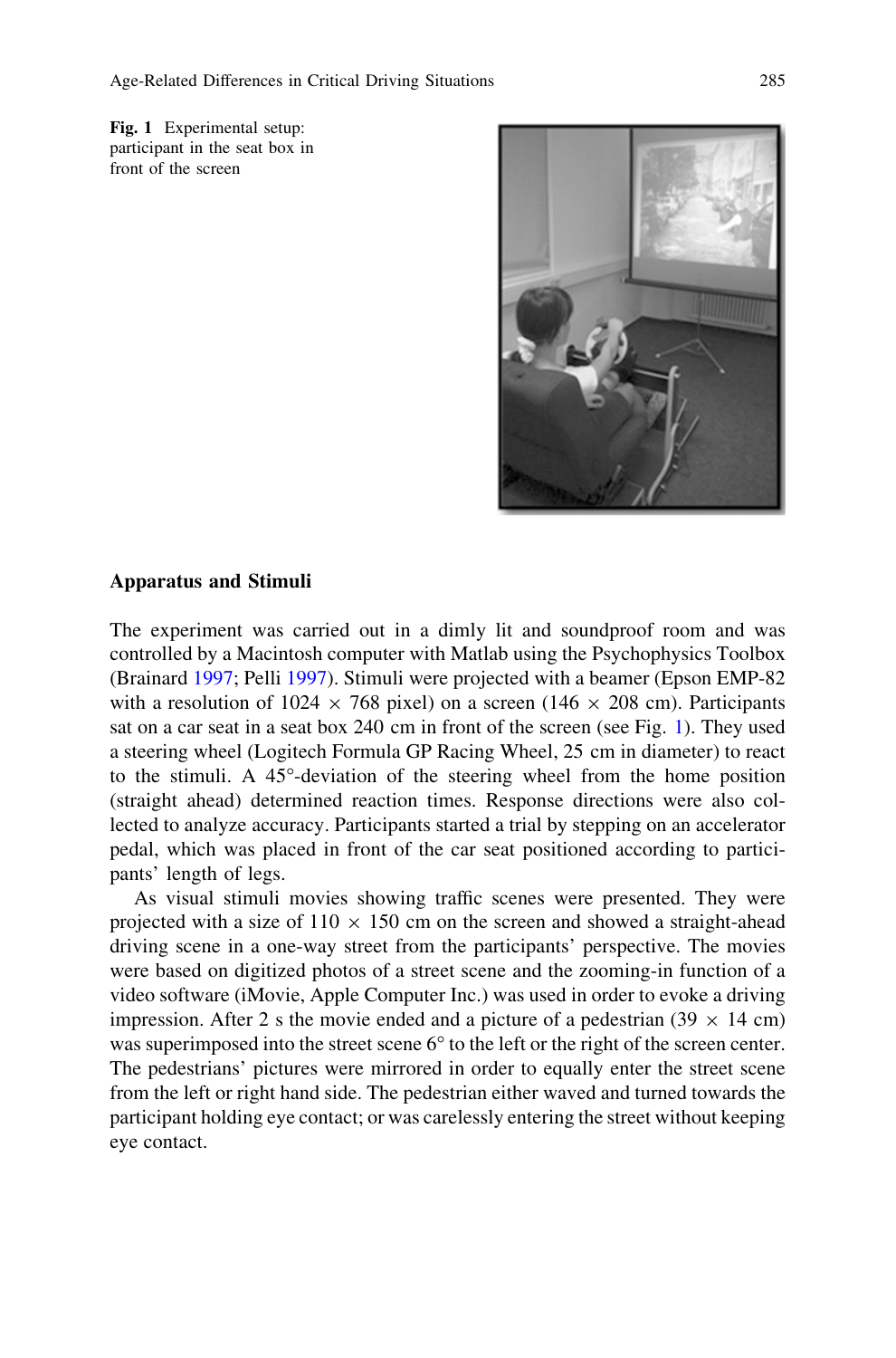#### Procedure

First, the car seat was adjusted to participants' seating preferences and participants were instructed to grab the steering wheel with their dominant hand on the top. In this position, the hand movement or direction of the steering-wheel rotation corresponded to the driving direction (for different results with regard to the hand position (see Guiard [1983](#page-17-0); Stins and Michael [1997\)](#page-18-0). Participants were told to act like taxidrivers, which were exclusively driving on one-way streets (in order to allow turning to the left side of the street without considering the oncoming traffic). Each trial started with a static street scene and the taxi drive was started by stepping on the accelerator pedal. After 2 s a pedestrian (either waving or carelessly entering the street) appeared to the left or right hand side of the street and participants had to react with a steering-wheel movement. As taxi-drivers they were instructed to turn towards waving pedestrians to pick them up (compatible S–R relationship) or to turn away from pedestrians stepping on the street to avoid hitting them by moving the steering wheel in the opposite direction (incompatible S–R relationship). Participants were instructed to react as fast and correct as possible.

After participants' steering-wheel response the screen cleared and participants had to realign the steering wheel into a straight-ahead position. If participants gave a wrong steering wheel response or if reaction times exceeded 1,500 ms, an auditory error feedback was given. The next trial started with a step on the accelerator pedal. Each participant accomplished 16 practice trials in order to ensure an understanding of the experimental procedure. The experiment lasted about 60 min.

#### Design

The experiment had a two-factorial design with age (younger vs. older adults) as between-subject factor and spatial compatibility (compatible vs. incompatible) as within-subject factor. Participants performed 256 trials, with a short break after half of trials. As dependent variables reaction times of steering-wheel responses and percentage errors (proportion of incorrect response directions) were recorded.

## Results and Discussion

Median reaction times and percentage of errors of each participant were entered into  $2 \text{ (age)} \times 2 \text{ (spatial compatibility)}$  analyses of variance (ANOVA). The analysis of reaction times revealed highly significant main effects of age  $(F(1, 28) = 19.8$ , MSE = 16607.14,  $p < 0.001$ ) and spatial compatibility (F(1, 28) = 19.6, MSE = 1652.03,  $p < 0.001$ ). The interaction between age and spatial compatibility missed statistical significance ( $p > 0.10$ ). The main effect of age indicated longer reaction times in older participants ( $M = 743$  ms,  $SD = 116$ ) in comparison to younger participants ( $M = 595$  ms,  $SD = 57$ ). The spatial compatibility effect referred to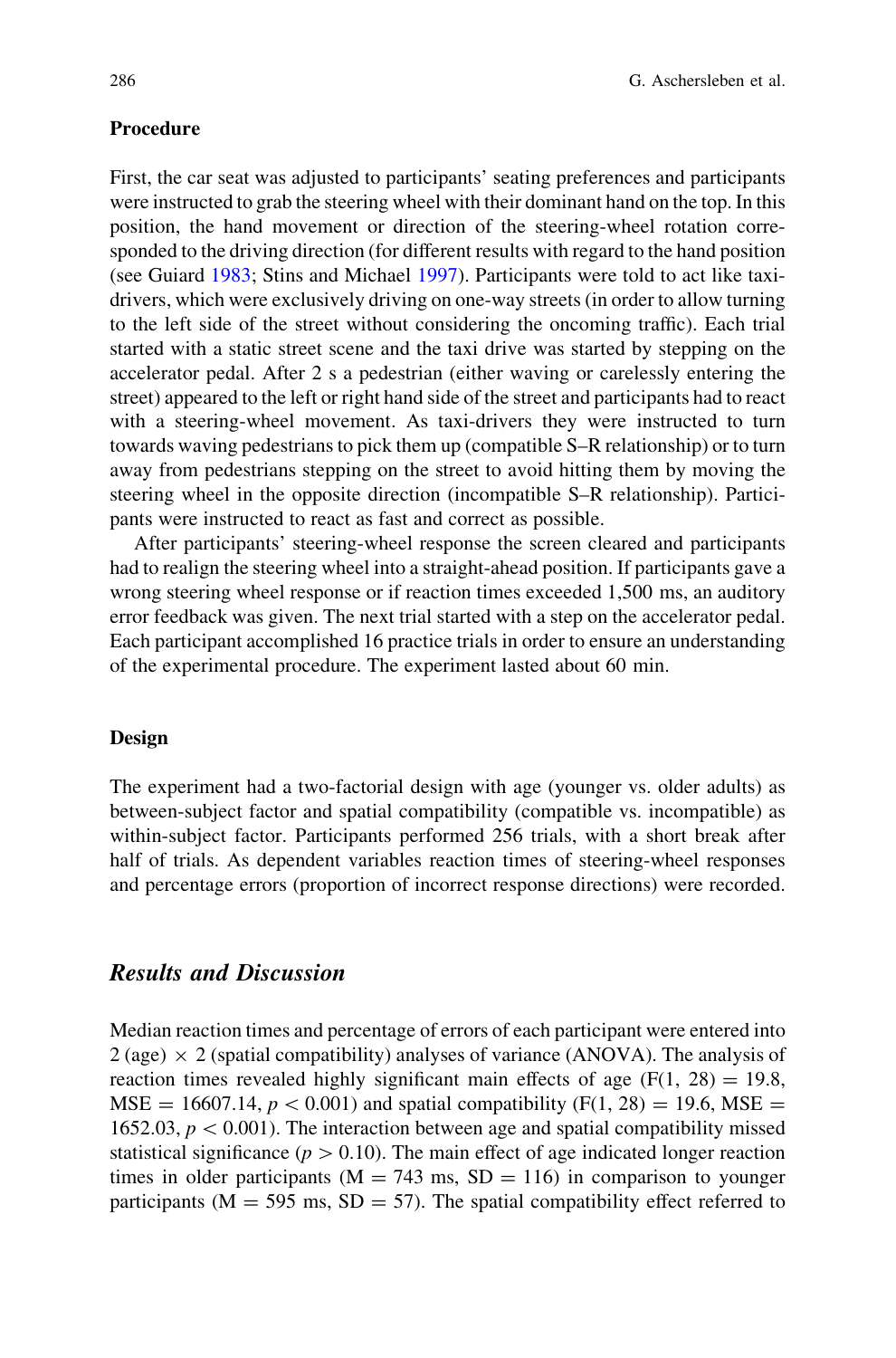

Fig. 2 Mean reaction times (left) and percentage errors (right) of younger and older drivers in compatible and incompatible situations in Experiment 1

faster reaction times in spatially incompatible conditions ( $M = 646$  ms,  $SD = 120$ ) than in spatially compatible conditions ( $M = 692$  ms,  $SD = 121$ ), i.e. participants reacted 47 ms faster when they had to avoid a collision with a pedestrian by turning the steering wheel in the opposite direction than picking up the pedestrian by turning the steering wheel towards them (Fig. 2).

The missing interaction between age and spatial compatibility indicates that the spatial compatibility effect was not increased in the group of older drivers. Reaction times of younger participants were 30 ms faster in the incompatible condition; older participants reacted 63 ms faster in the incompatible condition. The analysis of percentage errors did not reveal any significant effects or interactions. For older and younger participants as well as for spatially compatible and incompatible conditions no appreciable differences were observed in error rates.

Contrary to assumptions of classical compatibility theories, reaction time was faster when drivers had to turn the steering wheel away from the stimulus (avoiding reaction; spatially incompatible condition) in comparison to a turn of the steering wheel towards the stimulus (spatially compatible condition). Apparently, driving performance (as measured in reaction time and errors) in a natural setting of younger and older drivers was affected by the affective meaning of stimuli leading to reversed compatibility effects for dangerous situations— which replicates our findings in a younger sample (Müsseler et al. [2009,](#page-17-0) Exp. 1). Older drivers showed an inferior driving performance with slower reactions. No interaction between age and compatibility was found—contrary to previous findings in laboratory situations with neutral stimuli—which indicates, that the compatibility effect was not increased in older drivers. One possible explanation is, that older drivers' higher driving expertise moderated compatibility effects. This explanation will be tested in Experiment 2b.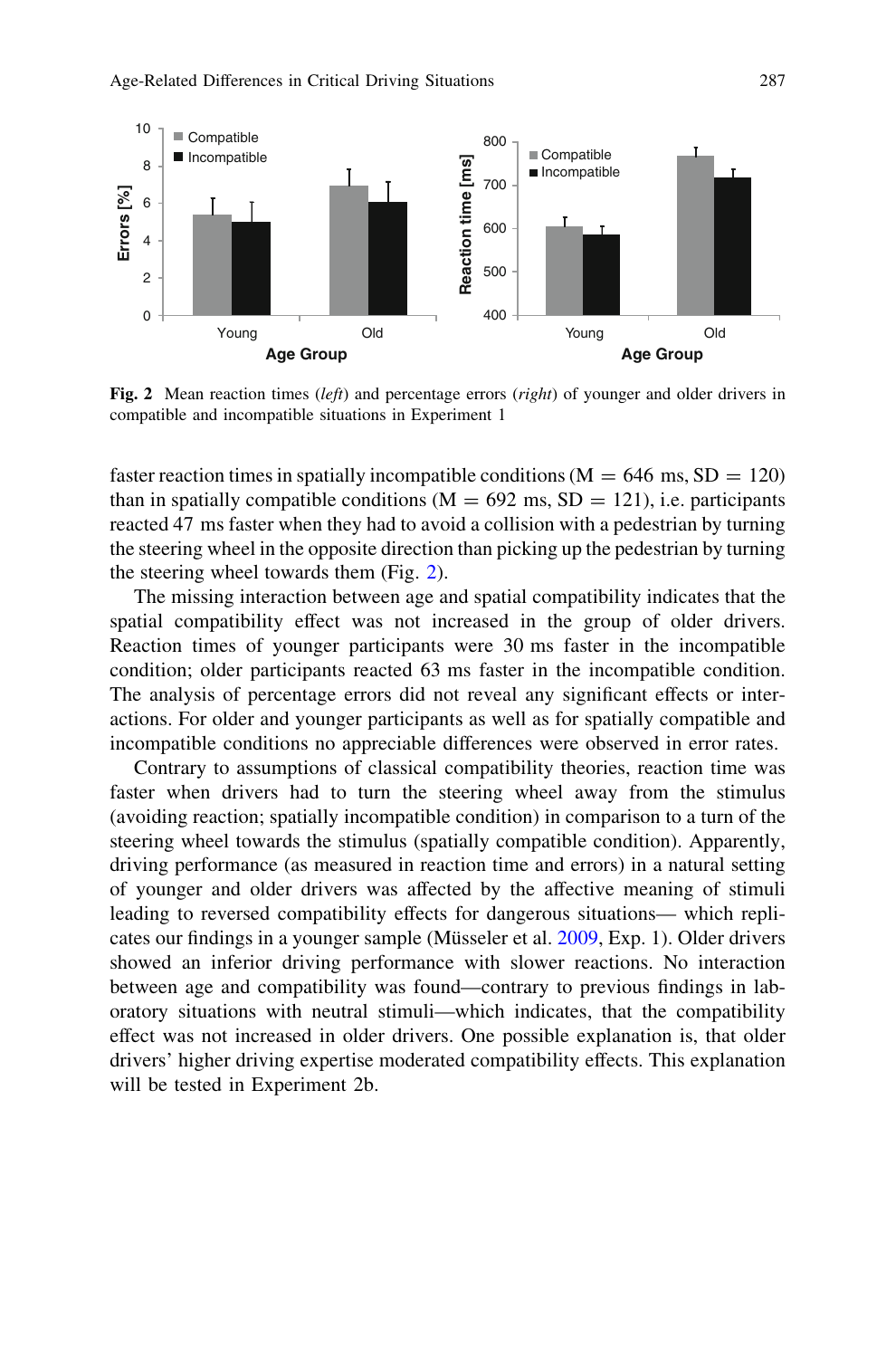# Experiment 2a: Spatial Compatibility in Natural Scenes: The Effect of a Secondary Task

Experiment 2 further examined the effects of spatial compatibility and age in driving in a dual task situation. The same driving scenario was used as in the previous experiment. Younger and older participants watched short movies showing a street scene where pedestrians suddenly entered the street. They were instructed to avoid a collision with the careless pedestrian by turning the steering wheel as fast and correct as possible in the opposite direction (primary task). Additionally, an auditory driving direction message of a navigational system was presented to which participants had to react in an unspeeded manner (secondary task). Research using dual-task paradigms has not only shown unspecific impairments in reaction times and errors but also so-called cross-task compatibility effects. Reaction times in the primary task were impaired when an incompatible stimulus was presented in the secondary task (Müsseler et al. [2005](#page-17-0), [2006\)](#page-17-0). Thus, we expected an effect of cross-task compatibility between the primary task of driving and the secondary task of responding to the message of the navigation system. Moreover, as the influence of a secondary task has been shown to increase with age (see chapter [Age-related Changes of Neural Control Processes and their](http://dx.doi.org/10.1007/978-3-642-35057-3_13) [Significance for Driving Performance](http://dx.doi.org/10.1007/978-3-642-35057-3_13), Hahn et al.), we examined the effects of cross-task compatibility in older drivers, expecting enlarged interference effects across tasks in older drivers.

# **Method**

#### Participants

A total of 34 new participants, 17 older adults with a mean age of 60.7 years (range 56–65 years) and 17 younger adults with a mean age of 23.2 years (range 21–30 years) took part in the experiment.

#### Apparatus and Stimuli

The same experimental setup was used as in Experiment 1 with two exceptions. The experimental procedure was controlled by a Syntron AMD PC running on Windows XP. The auditory driving direction message ("turn left"/"turn right") was recorded and added as sound track to the movies and presented via speaker boxes (Logitech R-10), which were placed 50 cm to the left and to the right of the participant. Moreover, only the careless pedestrian entering the street without keeping eye contact was presented.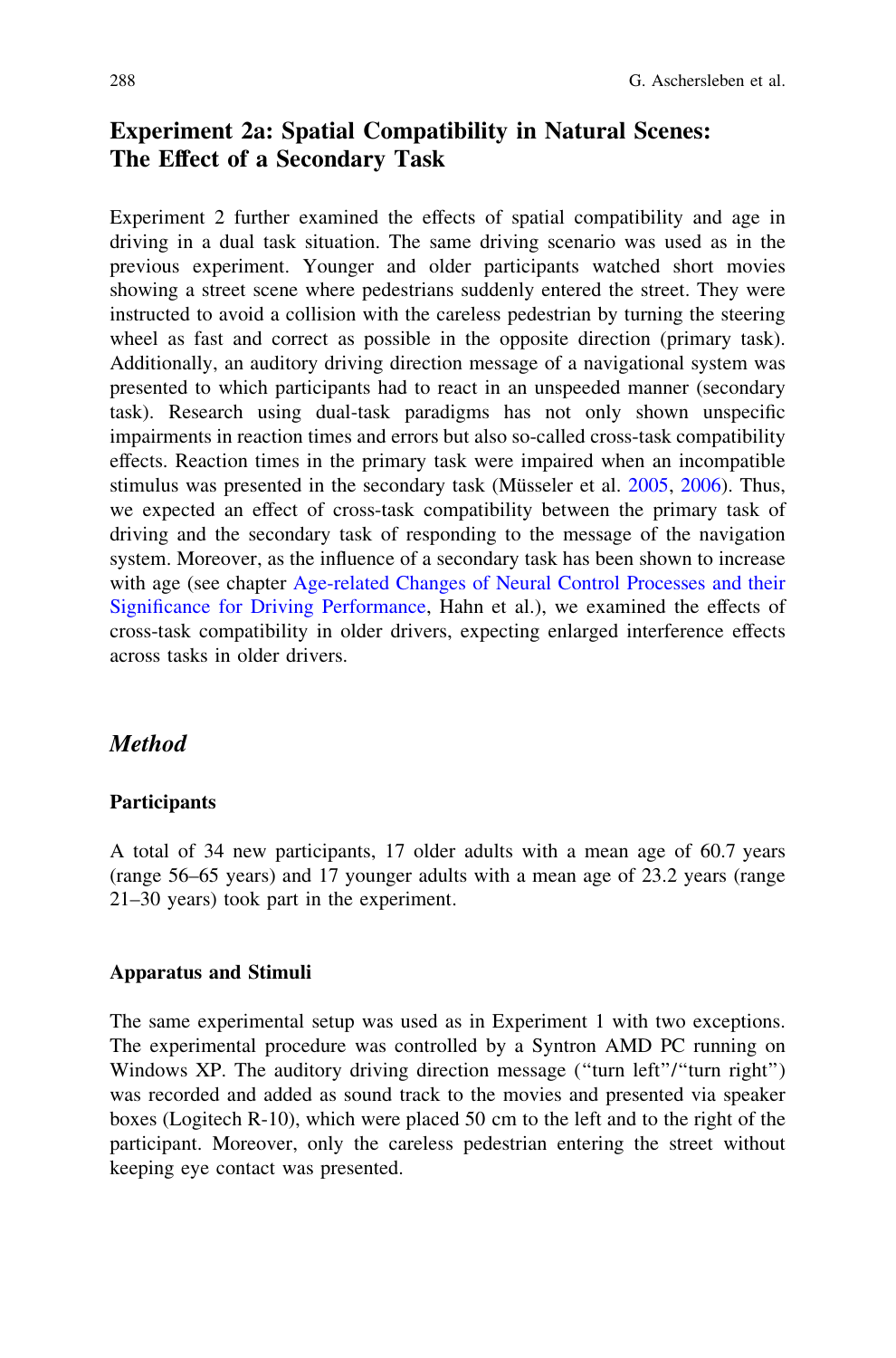#### Procedure

As primary task, participants were required to react with an avoiding response to a pedestrian, who suddenly entered the street from the left or right side. Just before the presentation of the visual stimulus, participants heard a spoken driving direction message of a navigation system (''turn left/turn right''). The secondary task required participants to remember this message and to give an unspeeded response by turning the steering wheel according to the driving direction message to the left or the right after the primary task was accomplished.

As in Experiment 1 each trial started with the presentation of a static street scene and the movie was started by stepping on the accelerator pedal. Before the pedestrian appeared the spoken message of the navigation system was presented. In order to assess the baseline driving performance in the primary task, in 1/3 of the trials no navigation message was presented. Moreover, in order to reduce the frequency of dangerous driving situations, in 1/3 of the trials no pedestrian appeared and participants only had to respond to the secondary task. The experiment lasted about 90 min.

#### Design

The experiment had a two-factorial design with age (younger vs. older adults) as a between-subject factor and spatial correspondence (corresponding vs. non-corresponding) as within-subject factor. Spatial correspondence refers to the spatial location of the visual stimulus in the primary task (pedestrian appearing at the left or at the right side of the scene) and the spatial information given in the acoustical message of the navigation system (''turn left'', ''turn right''). Note, that under spatial correspondence between the stimuli in the primary and secondary task, the required steering wheel reaction is incompatible to the spatial location of the person and the spatial information given in the acoustical message of the navigation system and vice versa.

Participants performed 252 trials (84 trials per condition) in randomized order. As dependent variables reaction times of steering-wheel responses and percentage errors (proportion of incorrect response directions) were recorded.

### Results and Discussion

Median reaction times and percentage of errors of each participant were entered into 2 (age)  $\times$  2 (spatial correspondence) ANOVA. The ANOVA on reaction times revealed a highly significant main effect of age, with older drivers showing slower reactions than younger drivers  $[F(1,32) = 42.5, MSE = 17391.49, p < 0.001]$  and a highly significant main effect of correspondence  $(F(1,32) = 12.6, MSE = 192.38,$  $p = 0.001$ , with faster reactions in non-corresponding situations (Fig. [3\)](#page-11-0).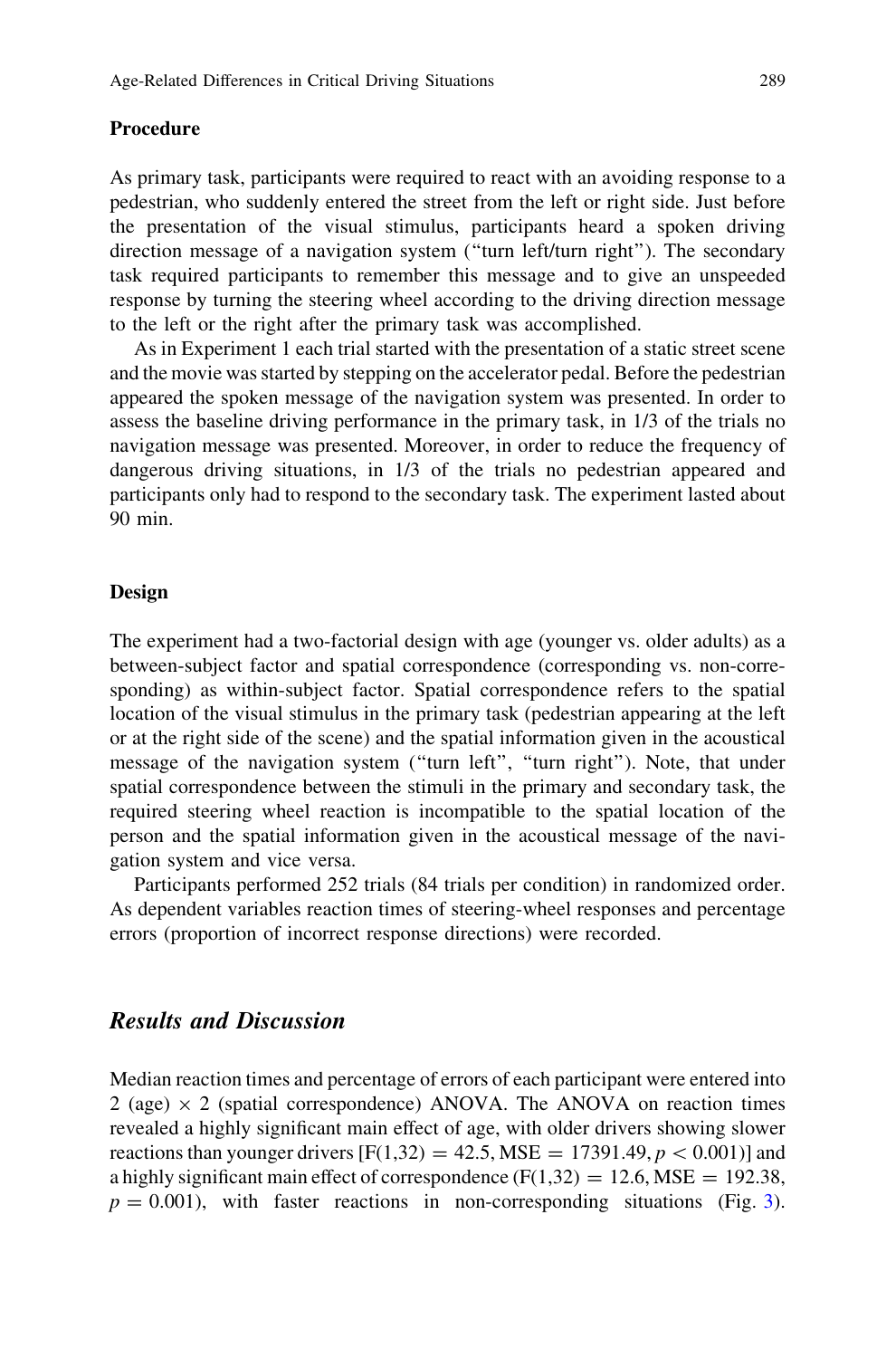<span id="page-11-0"></span>

Fig. 3 Mean reaction times (left) and percentage errors (right) of younger and older drivers in the baseline condition and in corresponding and non-corresponding situations in Experiment 2a

The interaction between age and correspondence again missed statistical significance ( $p > 0.20$ ). Contrary to expectations, older drivers did not show higher correspondence-related interference effects. The main effect of age implies, that older participants showed slower reactions ( $M = 669$  ms,  $SD = 99$ ) in comparison to younger adults ( $M = 461$  ms,  $SD = 88$ ). Regarding the main effect of correspondence, reactions were faster in non-corresponding conditions  $(M = 559 \text{ ms})$ ,  $SD = 140$ ) in comparison to corresponding conditions (M = 571 ms, SD = 141). The analyses of percentage errors closely mirrored the pattern of results obtained in reaction times.

Unexpectedly, in the single task condition (baseline) reaction times were significantly slower than in the dual task condition, both in the group of young participants (single task:  $M = 513$  ms,  $SD = 82$ , dual task:  $M = 448$  ms,  $SD = 71$ ;  $p < 0.001$ ) as well as in the group of old participants (M = 652 ms,  $SD = 126$ , dual task:  $M = 583$  ms,  $SD = 137$ ;  $p < 0.001$ ). This might be explained by the fact that the auditory signal from the navigation system (stimulus in the secondary task) always directly preceded the visual stimulus in the primary task (pedestrian suddenly appearing on the scene). Therefore, the stimulus in the secondary task probably served as a cue for the stimulus in the primary task thus resulting in reduced reaction times under dual task conditions.

Findings show that participants' driving performance was superior in noncorresponding situations, i.e. when the driving direction message of the navigation system was contralateral to the pedestrians' side of appearance. In other words, participants reacted faster and with lower error rates when the direction of the navigation message corresponded to the escape direction when avoiding the collision with the pedestrian. As expected, we found slower reactions in older drivers. Contrary to expectations, there was no increased interference effect in older drivers. One possible explanation for that finding is, that older drivers' expertise again compensated for age-related interference effects. Therefore the factor driving expertise was included in Experiment 2b.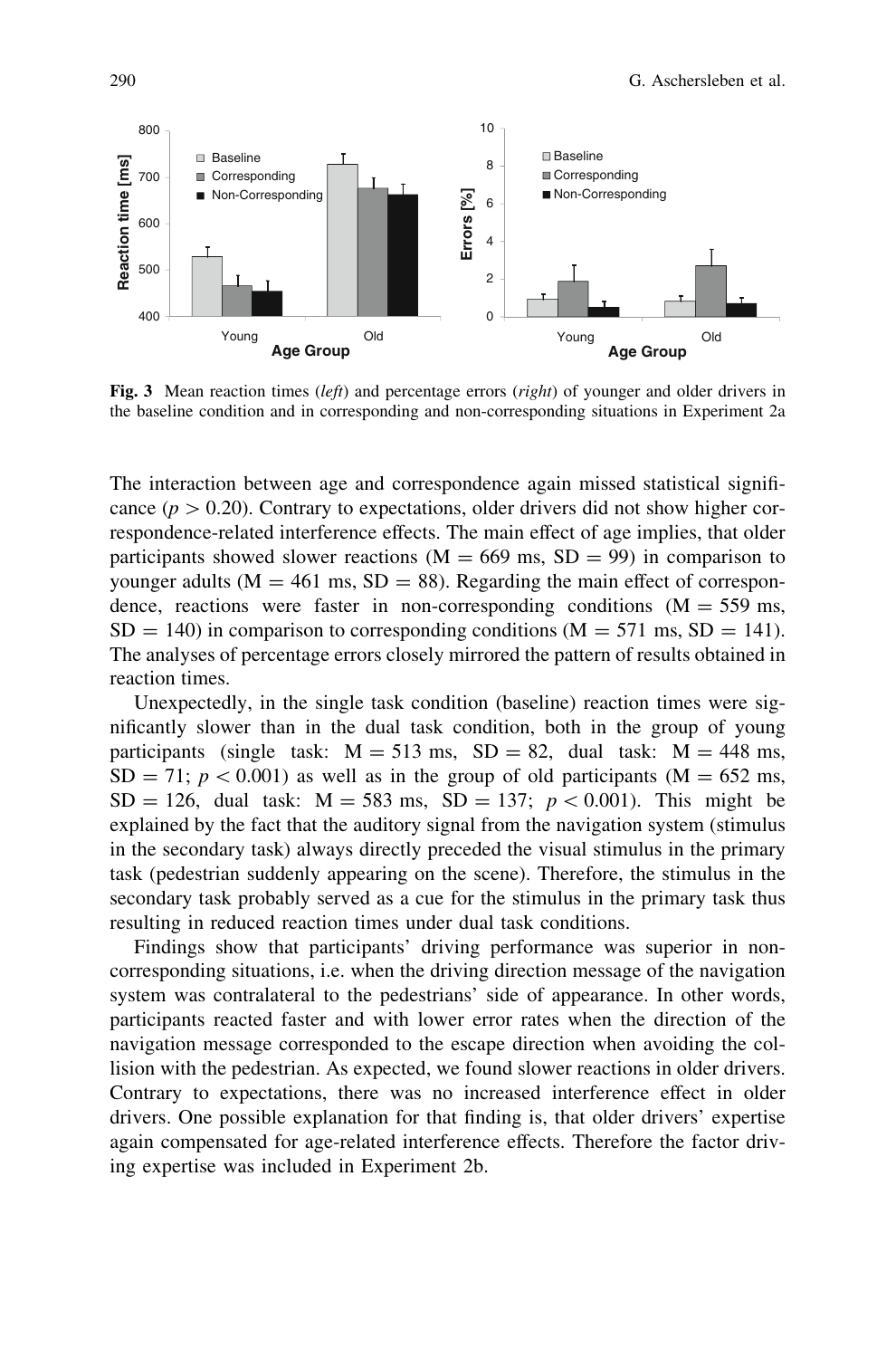# Experiment 2b: Spatial Compatibility in Natural Scenes: The Effect of Driving Expertise

In Experiment 2b, the effect of driving expertise on age and compatibility in a dual-task driving situation was examined. For this purpose, a group of professional drivers was tested using the identical setup that was applied to non-professional drivers in Experiment 2a and the performance of both groups was compared directly. We assumed that the age-related decrease in driving performance in the dual-task situation is compensated by the greater amount of driving expertise in the elderly people.

# Method

#### Participants

A total of 34 new participants, 17 older adults with a mean age of 55.7 years (range 50–65 years) and 17 younger adults with a mean age of 27.9 years (range 21–35 years) took part in the experiment. Driving expertise was operationalized by professional driving of at least 1,000 km per month regular driving experience in the last two years, at minimum. On average, professional drivers spent 32 h per week driving as compared to 5 h in the non-professional drivers.

#### Stimuli, Procedure and Design

Stimuli, procedure and design were identical to those in Experiment 2a.

# Results and Discussion

For the sake of concision, we directly compared the results of professional with non-professional drivers. Median reaction times and percentage of errors of each participant were entered into 2 (age)  $\times$  2 (expertise)  $\times$  2 (spatial correspondence) ANOVA.

The analysis of reaction times revealed highly significant main effects of age  $(F(1,64) = 38.0, MSE = 16389.72, p < 0.001)$ , expertise  $(F(1,64) = 20.3, MSE =$ 16389.72;  $p < 0.001$  and interactions between age and expertise (F(1,64) = 11.1, MSE =  $16389.72$ ;  $p < 0.005$ ) as well as between correspondence and expertise  $(F(1,64) = 15.7, MSE = 2764.13; p < 0.001)$ . The main effect of correspondence, the interaction between correspondence and age and the triple interaction of age, expertise and correspondence did not reach statistical significance.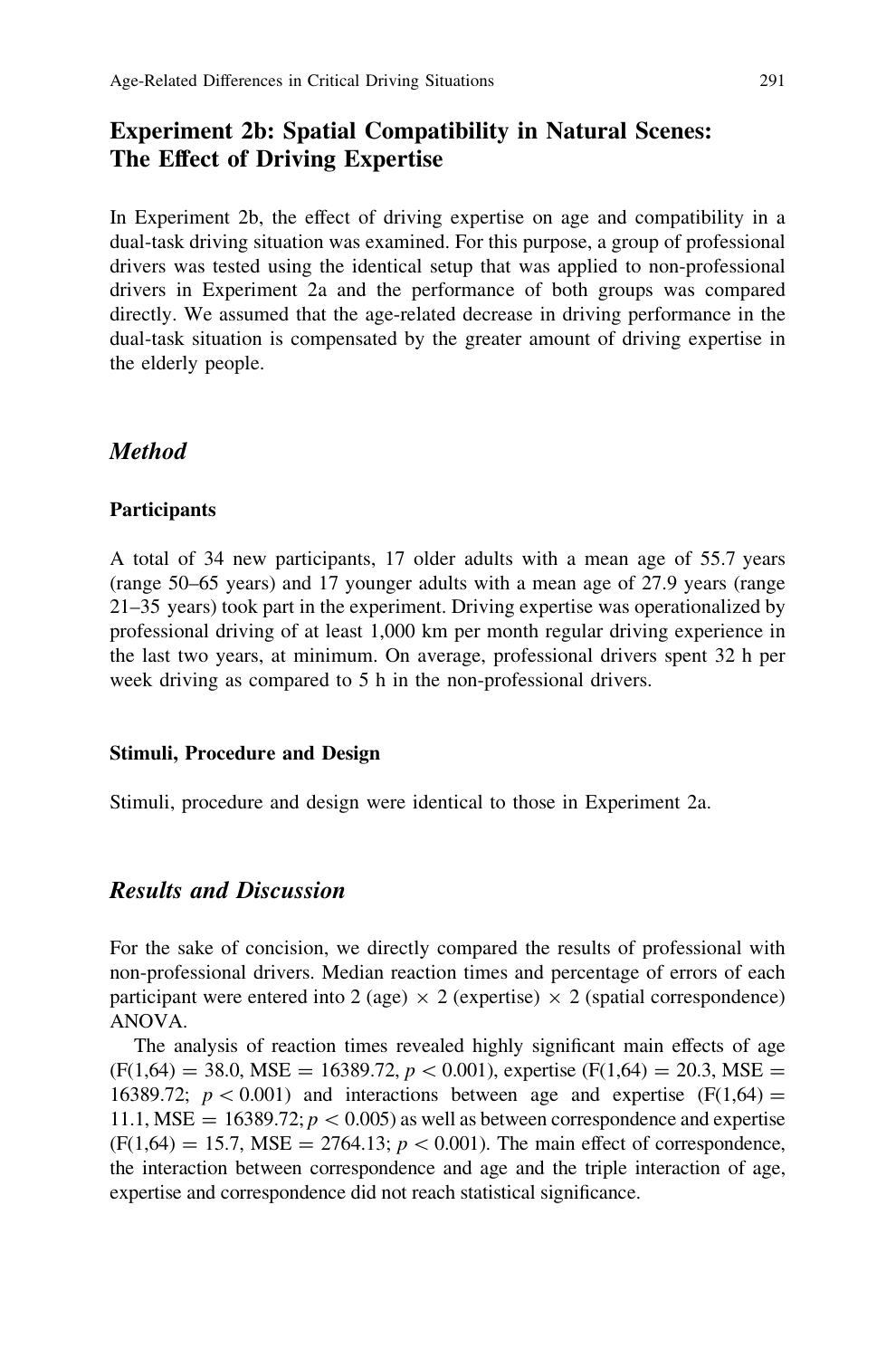<span id="page-13-0"></span>

Fig. 4 Mean reaction times (left) and percentage errors (right) of young professional and nonprofessional drivers in the baseline condition and in corresponding and non-corresponding situations in Experiment 2b



Fig. 5 Mean reaction times  $(left)$  and percentage errors  $(right)$  of old professional and nonprofessional drivers in the baseline condition and in corresponding and non-corresponding situations in Experiment 2b

The main effect of age indicates, that older participants showed 128 ms slower reactions  $(M = 583 \text{ ms}, SD = 136)$  in comparison to younger adults  $(M = 455 \text{ ms}, SD = 75)$ . Regarding the main effect of expertise, non-professional drivers ( $M = 565$  ms,  $SD = 140$ ) were 93 ms slower than professional drivers  $(M = 472 \text{ ms}, SD = 93)$ . The interaction between age and expertise indicates that age-related differences in driving performance were larger in non-professional drivers than in professional drivers (Figs. 4 and 5). Older non-professional drivers showed 209 ms slower reactions  $(M = 669 \text{ ms}, SD = 98)$  in comparison to younger non-professional drivers ( $M = 461$  ms,  $SD = 88$ ;  $p < 0.001$ ). In professional drivers this difference between younger ( $M = 435$  ms,  $SD = 48$ ) and older drivers (M = 497 ms, SD = 115) was only 62 ms but still significant ( $p < 0.05$ ).

Regarding the interaction between expertise and correspondence, correspondence effects were only found in non-professional drivers, whereas professional drivers reacted comparably fast in corresponding and non-corresponding situations. As reported in Experiment 2a, non-professional drivers' reactions were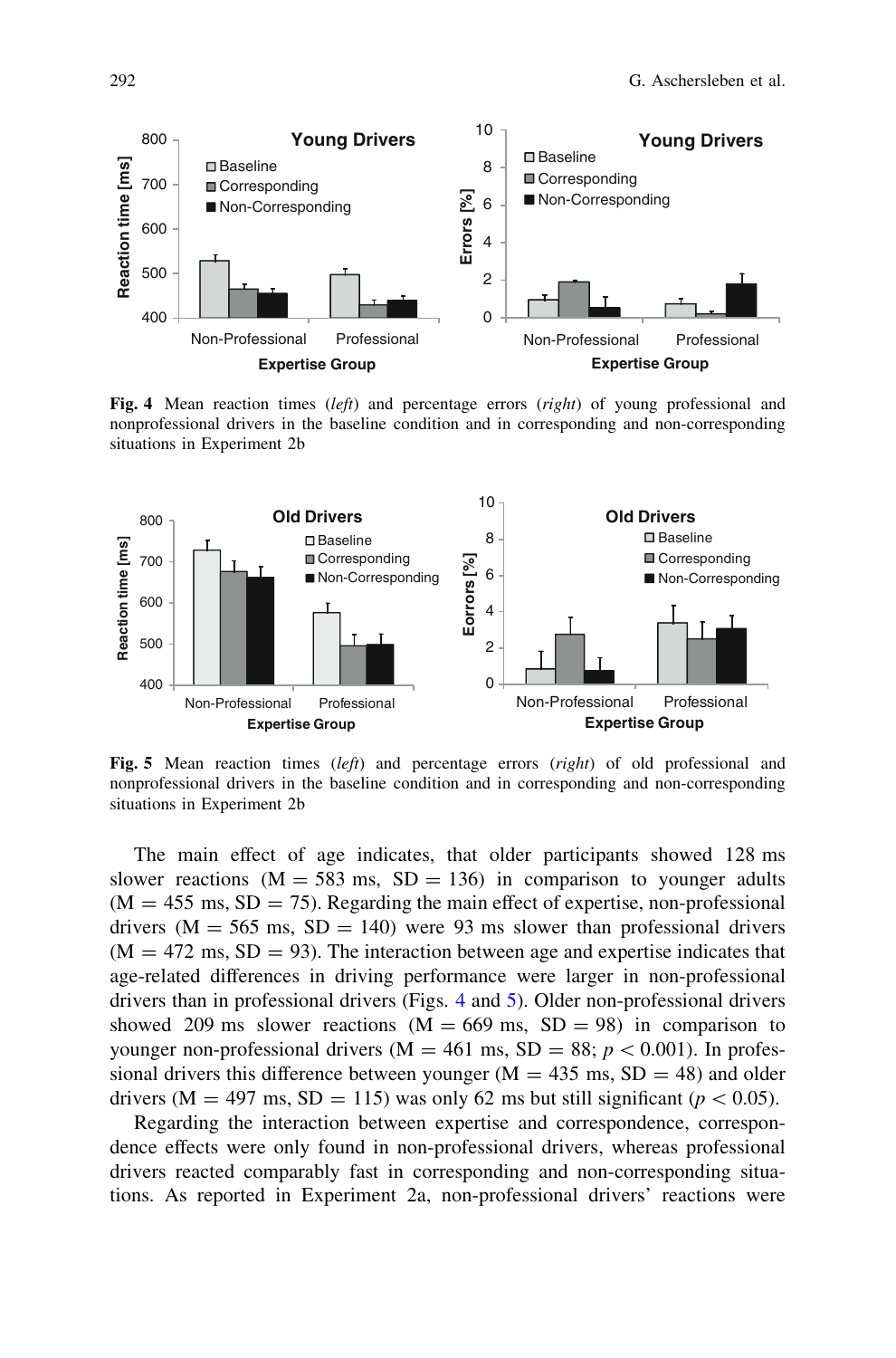12 ms faster in non-corresponding conditions  $(M = 559 \text{ ms}, SD = 140)$  in comparison to corresponding conditions ( $M = 571$  ms,  $SD = 141$ ;  $p < 0.05$ ). However, for professional drivers no significant differences in reaction times between corresponding  $(M = 463 \text{ ms}, SD = 94)$  and non-corresponding conditions (M = 469 ms, SD = 91;  $p > 0.05$ ) were found.

Again, when comparing reaction times in the dual-task condition with the baseline condition (where no navigation message was presented), faster reaction times were obtained in the dual-task condition  $(F(1,67) = 199.5, MSE = 761.59;$  $p<0.001$ ). Participants reacted 67 ms faster with the navigation message  $(M = 516 \text{ ms}, SD = 128)$  than in the baseline condition without navigation message ( $M = 583$  ms,  $SD = 126$ ).

The analysis of percentage errors revealed a significant main effect of age  $(F(1, 64) = 5.0, MSE = 9.03; p < 0.05)$  and an interaction between expertise and correspondence (F(1,67) = 200.9, MSE = 761.59;  $p < 0.001$ ). No other reliable effects were found. The main effect of age indicates that older drivers had higher error rates  $(M = 2.26\%$ ,  $SD = 2.79)$  than younger drivers  $(M = 1.09\%$ ,  $SD = 1.09$ . Regarding the interaction between expertise and correspondence, non-professional drivers had a 1.68 % higher error rate in corresponding  $(M = 2.31 \%)$ , SD = 2.76) than in non-corresponding situations  $(M = 0.63 \%)$ .  $SD = 1.07$ ;  $p < 0.001$ ). Contrary to that, professional drivers' error rates were lower in corresponding  $(M = 1.37 \%)$ , SD = 3.05) than in non-corresponding conditions (M = 2.[4](#page-13-0)2 %, SD = 2.91;  $p < 0.05$  $p < 0.05$ ; Figs. 4 and 5). The presence or absence of the navigation message did not affect participants' error rates.

Older drivers showed a considerably reduced driving performance, but contrary to typical findings in the literature no increased age-related interference effects were found, which hint at compensating resources in older drivers. As a potential compensating factor investigated in this study driving expertise moderated the effects of age in driving performance, with older professional drivers reaching a comparable performance in reaction times as younger professional drivers. Moreover, driving expertise co-acted with correspondence-mappings in the driving task: for non-professional drivers a reversed correspondence-effect was found with superior performance in the spatially non-corresponding condition, which is probably a result of valence correspondence overruling spatial correspondence (Müsseler et al. [2009](#page-17-0)). However, in professional drivers no effect of crosstask-compatibility was obtained, suggesting that expertise not only reduces agerelated performance differences but also affects compatibility-related interference effects. Finally, the inferior performance in the baseline condition, where no navigation message was given, suggests that the navigation message had a cuefunction, which facilitated driving reactions in the primary task.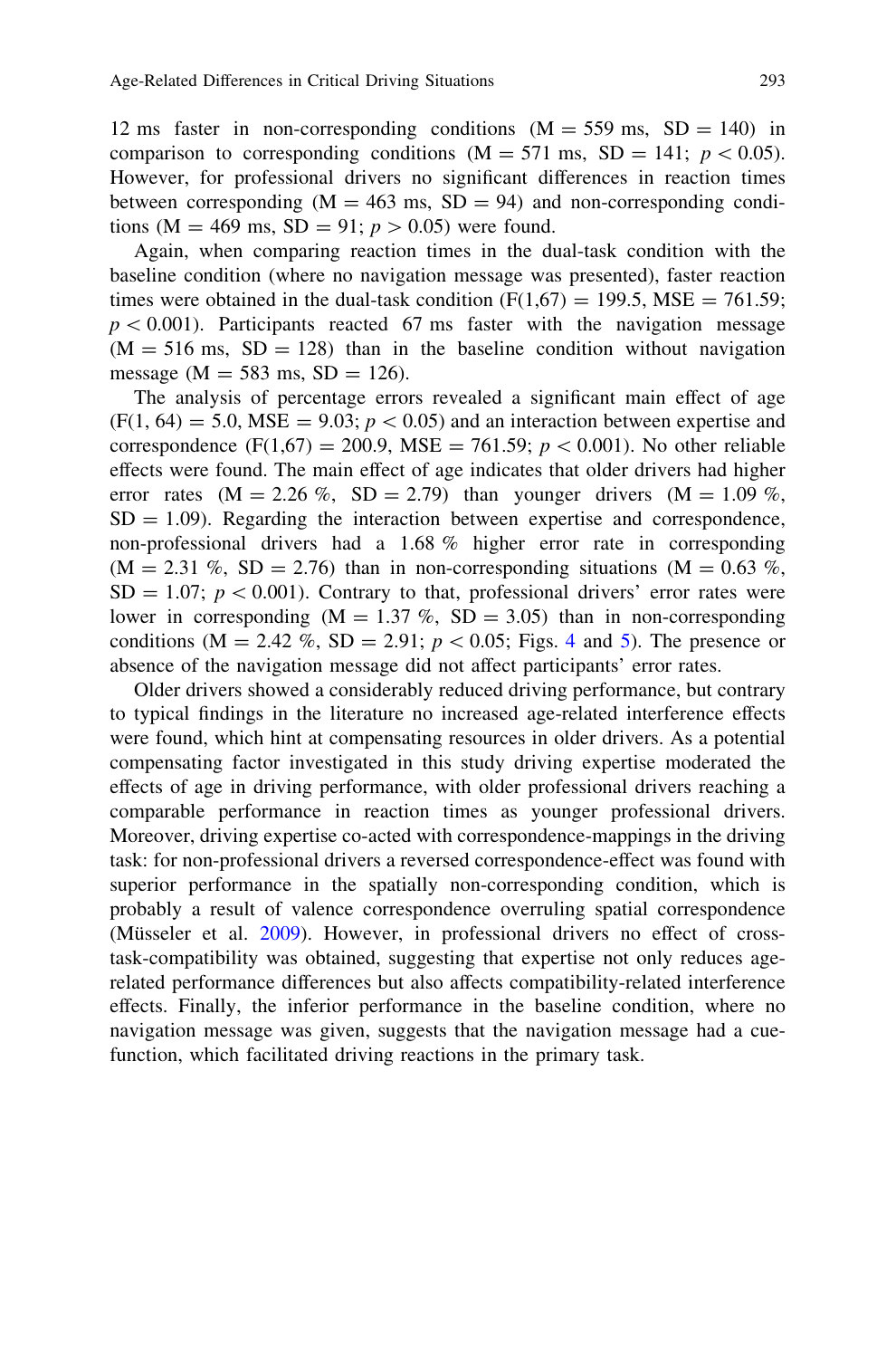### General Discussion and Conclusion

The aim of the present study was to analyze age-related differences in the applied context of critical driving situations. Findings reported in the literature suggest a decreased performance of elderly people in laboratory situations as well as in a natural driving context. However, it is still an open question, whether this is also true for dual-task requirements in a driving context and whether expertise might compensate for age-related effects. In two experiments, we first studied the influence of age on spatial compatibility effects in natural scenes and, then the effects of a secondary task as well as the effects of driving expertise were examined.

In Experiment 1, we replicated and extended the findings obtained by Müsseler et al. ([2009\)](#page-17-0). They demonstrated that the typically observed advantage of spatially compatible responses is reversed for dangerous situations in natural scenes. In the driving context, reaction time in an avoiding situation (e.g. stimulus: an unexpected person appearing on the right side of the scene, reaction: turning a steering wheel to the left) was shorter than a turn of the steering wheel towards the stimulus. These results speak against an automatic response tendency elicited by the position of the stimulus, as assumed often by compatibility theories (Kornblum et al. [1990](#page-17-0)). The advantage of an incompatible stimulus–response coupling was not only observed in young subjects but also in a group of elderly participants. Although older drivers showed an inferior driving performance with slower reactions, no interaction between age und compatibility was found. Thus, different to the general pattern of results obtained in the literature, the compatibility effect was not increased in older drivers. As one possible explanation for this observation, the influence of expertise was examined in Experiment 2.

In Experiment 2, the effects of a secondary task as well as the effects of driving expertise were examined. Recent studies using the dual-task paradigm demonstrated so-called cross-task-compatibility effects, that is, performance in the primary task was not only impaired by the presence of a secondary task in general, but there were also specific impairments based on the compatibility relation between the stimulus in the secondary task and the reaction in the primary task (Müsseler et al. [2005](#page-17-0), [2006](#page-17-0)). Results obtained in Experiment 2 showed that participants' driving performance was superior in non-corresponding situations, however, in this case a cross-task compatibility effect was obtained. Participants reacted faster when the direction announced in the navigation message was contralateral to the pedestrians' side of appearance. Again, older drivers showed slower reactions but there was no increased interference effect.

One possible explanation for the absence of increased interference effects in the group of elderly participants might be the fact, that age of participants is confounded with driving experience. The group of young participants had on average 5 years of driving experience, whereas the group of older drivers had 40 years of driving experience on average. Therefore, two factors might be at work producing these results. On the one hand, with increasing age, susceptibility to interference effects increases with increasing age, as research on spatial compatibility as well as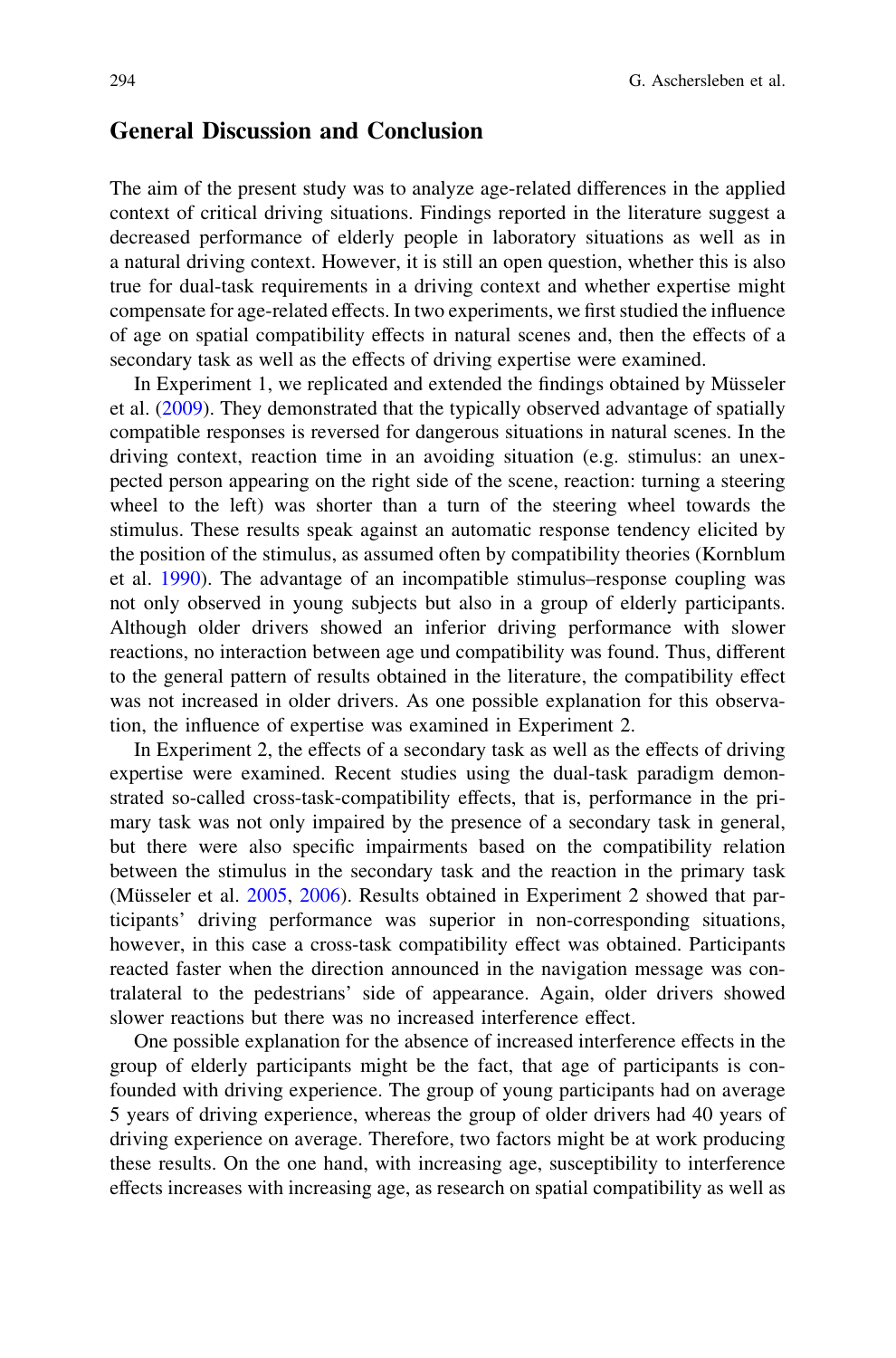dual-task situations has demonstrated (e.g. Pick and Proctor [1999\)](#page-18-0). On the other hand, with increasing driving experience the influence of interfering stimulation (e.g. the acoustical message of a navigation system) should be reduced.

To test this explanation, two groups of professional drivers (young and old drivers) were tested with the identical experimental setup in Experiment 2b. In accordance with our hypotheses, expertise moderated the effects of age in driving performance. First, older professional drivers reached a comparable performance in reaction times as younger professional drivers. Second and more importantly, driving expertise co-acted with compatibility mappings in that in professional drivers no effect of cross-task-compatibility was obtained. Thus, driving experiences result in a reduced vulnerability to interfering stimuli probably because professional drivers are more experienced in the primary task (driving a car, or, more specifically, reacting in dangerous situations while driving a car) and because they are more used to dual-task situations while driving a car (using a mobile phone or listening to a message of the navigation system while driving a car).

One unexpected result was obtained in the comparison of single-task vs. dualtask situations. In all four groups of participants (young and old, professional and non-professional drivers) increased reaction times were observed in the single-task situation (baseline) as compared to the dual-task situation. A typical result, however, would have been that the secondary task requires processing capacity and due to limited processing capacity reaction time increases in dual-task conditions. In the present study, the stimulus in the secondary task (acoustical signal of the navigation system) was always presented immediately before the stimulus of the primary task (person suddenly appearing on the scene). As the reaction in the primary task required participants to react as fast as possible with a turn of the steering wheel, the acoustical signal probably served as a cue for the appearance of the visual stimulus and thus, facilitated the reactions in the primary task, even though it was only predictable in 66 % of the trials (in 1/3 of the trials no visual stimulus followed).

The results obtained in the present project do not only have to be considered in research but also have practical consequences for the design of electronic driver assistant systems. Although further research is needed to validate the findings in different applied situations (e.g., with information given from a collision warning system), the present results already indicate that it should be taken into account that every additional information given to the driver not only demands the driver's attention in general (see chapter [Age-related Changes of Neural Control Processes](http://dx.doi.org/10.1007/978-3-642-35057-3_13) [and their Significance for Driving Performance](http://dx.doi.org/10.1007/978-3-642-35057-3_13), Hahn et al.) but that there are also specific cross task effects. Moreover, the results indicate that age-related changes in information processing capacities can be compensated for by training. As it is not always possible for elderly people to avoid *complex* driving situations, older drivers should undergo driving course regularly, especially if their driving practice decreases.

Acknowledgments We wish to thank Denise Veit, Dagmar Cora und Antonia Windrisch for carrying out the experiments and Oliver Gärtner for programming Experiment 2. This research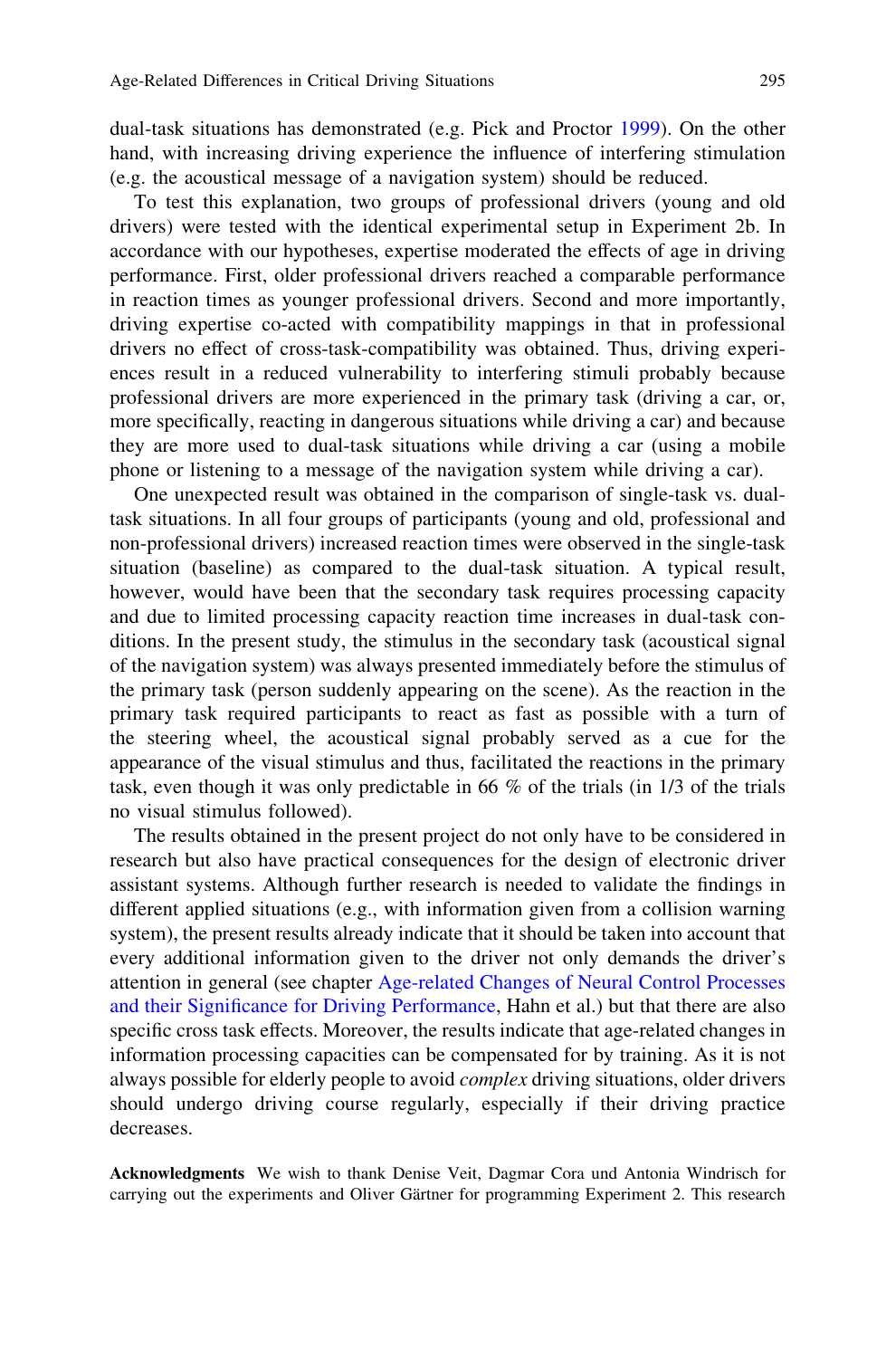<span id="page-17-0"></span>was supported by a grant from the Deutsche Forschungsgemeinschaft to Jochen Müsseler and Gisa Aschersleben (DFG MU 1298/5).

# References

Brainard DH (1997) The psychophysics toolbox. Spat Vis 10:433–436

- Cox AB, Cox DJ (1998) Compensatory driving strategy of older people may increase driving risk. J Am Geriatr Soc 46:1058–1059
- Guiard Y (1983) The lateral coding of rotations: a study of the simon effect with wheel-rotation responses. J Mot Behav 15:331–342
- Hancock PA, Lesch M, Simmons L (2003) The distraction effects of phone use during a crucial driving maneuver. Accid Anal Prev 25:501–514
- Hartenstein W (1995) Das ''Älterwerden'' der Autofahrer-Population: Größenordnungen, Fahrgewohnheiten, Einstellungen, Auswirkungen. In: Lindlacher J (Ed) Ältere Menschen im Straßenverkehr. Schriftenreihe Straßenverkehr, Bd. 34. ADAC, München, pp 16–24
- Hommel B (1998) Automatic stimulus-response translation in dual-task performance. J Exp Psychol Hum Percept Perform 24:1368–1384
- Jolicœur P (1999) Dual-task interference and visual encoding. J Exp Psychol Hum Percept Perform 25:596–616
- Kliegl R, Krampe RT, Mayr U (2003) Formal models of age differences in task complexity effects. In: Staudinger U, Lindenberger U (eds) Understanding human development: life-span psychology in exchange with other disciplines. Kluwer, Dordrecht, pp 289–313
- Kline DW, Scialfa CT (1997) Sensory and perceptual functioning: basic research and human factors implications. In: Fisk AD, Rogers WA (eds) Handbook of human factors and the older adult. Academic Press, San Diego, pp 27–54
- Kornblum S, Hasbroucq T, Osman A (1990) Dimensional overlap: cognitive basis for stimulusresponse compatibility: a model and taxonomy. Psychol Rev 97:253–270
- Li S-C, Lindenberger U, Hommel B, Aschersleben G, Prinz W, Baltes P (2004) Transformations in the couplings among intellectual abilities and constituent cognitive processes across the life span. Psychol Sci 15:155–163
- Lien MC, Proctor RW (2002) Stimulus-response compatibility and psychological refractory period effects: implications for response selection. Psychon Bull Rev 9:212–238
- McGwin G Jr, Brown DB (1999) Characteristics of traffic crashes among young, middle-aged, and older drivers. Accid Anal Prev 31:181–198
- Müsseler J, Wühr P (2002) Response-evoked interference in visual encoding. In: Prinz W, Hommel B (eds) Attention and performance XIX: common mechanisms in perception and action. Oxford University Press, Oxford, pp 520–537
- Müsseler J, Aschersleben G, Arning K, Proctor R (2009) Reversed effects of spatial compatibility in natural scenes. Am J Psychol 122:325–336
- Müsseler J, Koch I, Wühr P (2005) Compatibility effects with irrelevant locations in dual task: a cross-task simon effect. Eur J Cogn Psychol 17:708–772
- Müsseler J, Wühr P, Umiltà C (2006) Processing of irrelevant location information under dualtask conditions. Psychol Res 70:459–46
- OECD (2001) Ageing and transport; mobility needs and safety issues. Organisation for Economic Co-operation and Development, Paris
- Park DC, Schwarz N (1999) Cognitive ageing. Buchanan, Philadelphia

Pashler H (1998) Attention. Psychology Press, Hove

Pelli DG (1997) The VideoToolbox software for visual psychophysics: transforming numbers into movies. Spat Vis 10:437–442